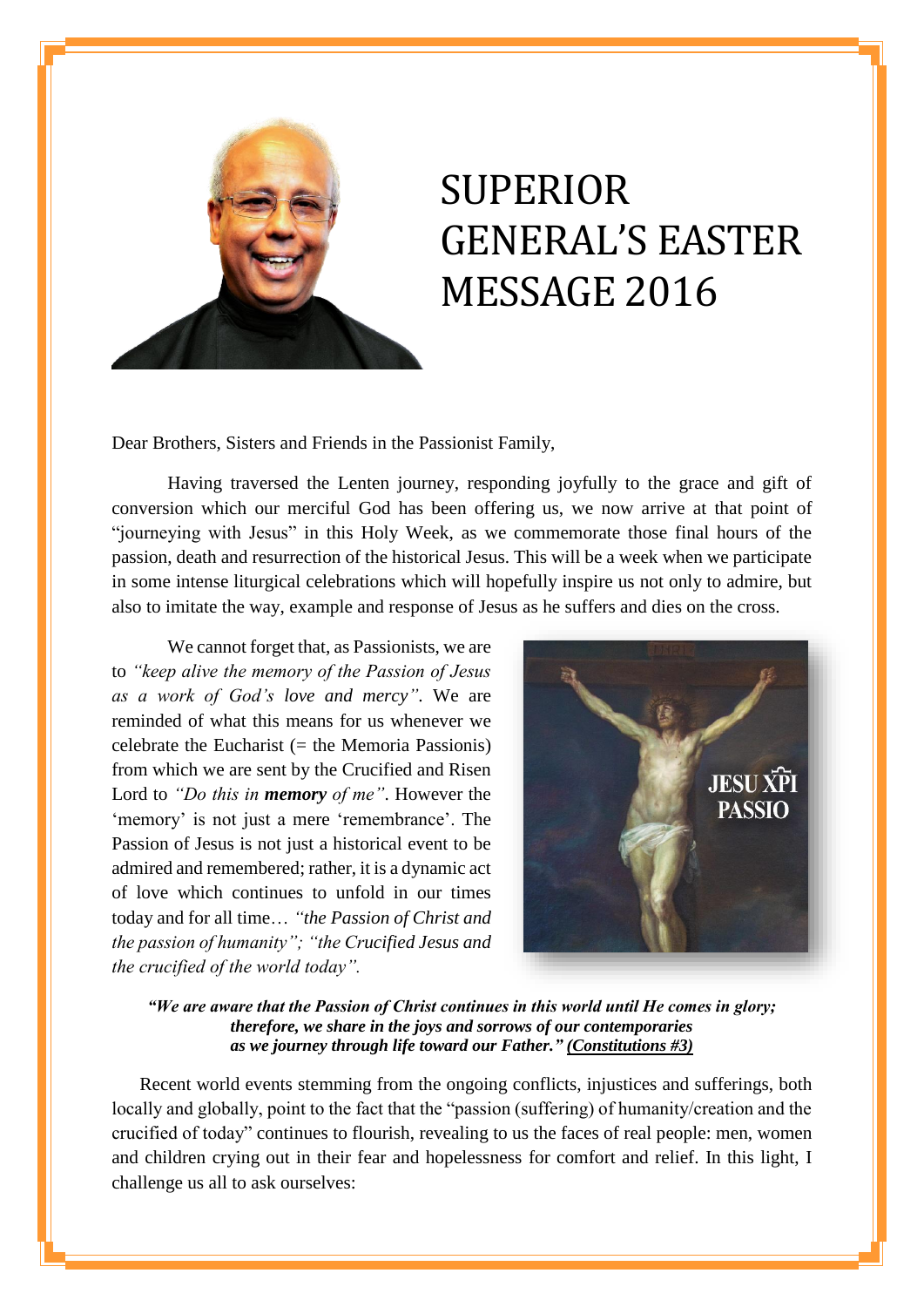- How, for me, does this reality connect the Passion of Jesus and the passion of humanity/creation?
- What dispositions will I need to adopt in my "journeying with Jesus" this Holy Week for a **personal renewal** to be effective, so that I may be an agent of change for good in the lives of others and in the world?
- What does my heart sense? Compassion? Empathy? Mercy?
- How can I respond? Prayer? Respectful and dignified relationships? Acts of charity? Solidarity? Dialogue?
- Can I identify the signs of destruction, the seeds of death (which are not life-giving) that are around me and in the midst of the situations in which I live  $-$  in my family, community, church, workplace, environment? What response can we make?



The greatest danger to our vocation as Passionists is that we lose heart and hope, as a consequence of which we can become paralysed (indifferent?), choosing the maintenance of our presences at the expense of effective and Spirit-led mission. In other words, we can sometimes so easily get 'caught-up' in the comfortable daily routine that, in our prayer and ministry, we become **de-sensitized** and **indifferent** to the real issues unfolding on our doorsteps: injustice, disrespect for life, racism, prejudice, discrimination, corruption, migrants, refugees, asylum-seekers, religious intolerance.

Are these some of the "signs of the times" – invitation of the Spirit? How will we draw meaning from the Passion of Jesus (our charism) to witness, to address, and to offer both basic human assistance and a spirituality of hope and life to these situations in our local reality?

## *"We wish to share in the distress of all, especially those who are poor and neglected; we seek to offer them comfort and to relieve the burden of their sorrow." (Constitutions #3)*

Pope Francis continually refers to the **"globalization of indifference"** as a key for reflection on what he perceives as a root problem. He keeps challenging us, both personally and communally, to check our awareness and orientation. He invites us to open our hearts to God and to overcome a "globalization of indifference" that is threatening to spread a feeling of distress and powerlessness and causing individuals and communities to withdraw into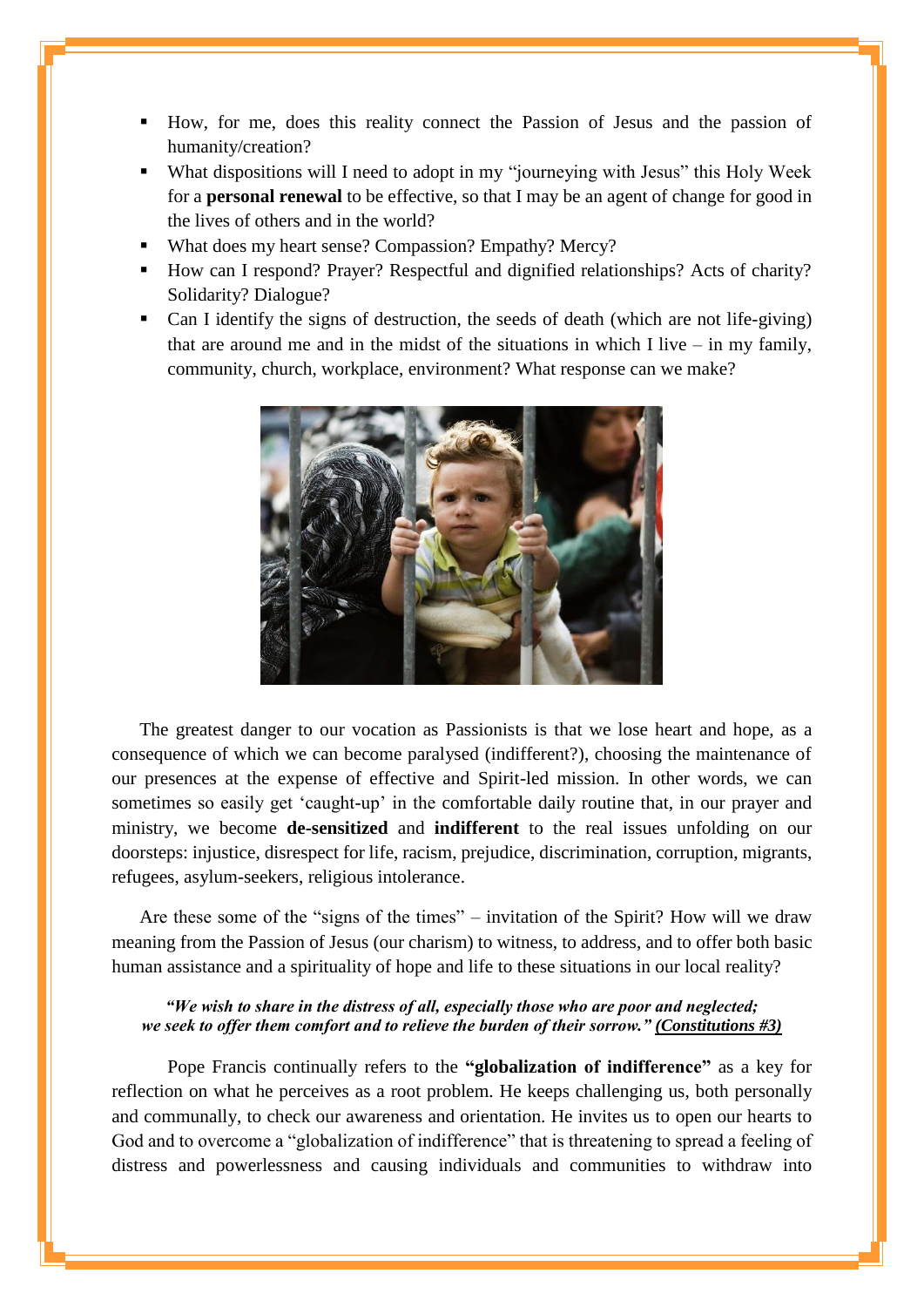themselves, closing *"the door through which God comes into the world and the world comes to him"*. He reminds us that as Christian communities, we are required to be *"islands of mercy in a world dominated by the globalization of indifference."* May we create our Passionist religious communities to be "beacons of hope"!

I would like to quote an extensive excerpt from the message of Pope Francis for the World Day of Peace this year (1 January 2016) in which he reflects on overcoming indifference. It is my hope that these thoughts may be used, not only for personal reflection, but also as a resource for discussion, sharing and dialogue amongst the communities of the Passionist Family.

## *"The first kind of indifference in human society is indifference to God, which then leads to indifference to one's neighbour and to the environment.*

*Indifference to our neighbour shows itself in different ways. Some people are wellinformed; they listen to the radio, read the newspapers or watch television, but they do so mechanically and without engagement. They are vaguely aware of the tragedies afflicting humanity, but they have no sense of involvement or compassion. Theirs is the attitude of those who know, but keep their gaze, their thoughts and their actions focused on themselves. Sadly, it must be said that today's information explosion does not of itself lead to an increased concern for other people's problems, which demands openness and a sense of solidarity. Indeed, the information glut can numb people's sensibilities and to some degree downplay the gravity of the problems. There are those who "simply content themselves with blaming the poor and the poor countries themselves for their troubles; indulging in unwarranted generalizations, they claim that the solution is an 'education' that would tranquilize them, making them tame and harmless. All this becomes even more exasperating for the marginalized in the light of the widespread and deeply rooted corruption found in many countries – in their governments, businesses and institutions – whatever the political ideology of their leaders.*

*In other cases, indifference shows itself in lack of concern for what is happening around us, especially if it does not touch us directly. Some people prefer not to ask questions or seek answers; they lead lives of comfort, deaf to the cry of those who suffer. Almost imperceptibly, we grow incapable of feeling compassion for others and for their problems; we have no interest in caring for them, as if their troubles were their own responsibility, and none of our business." (Pope Francis)*